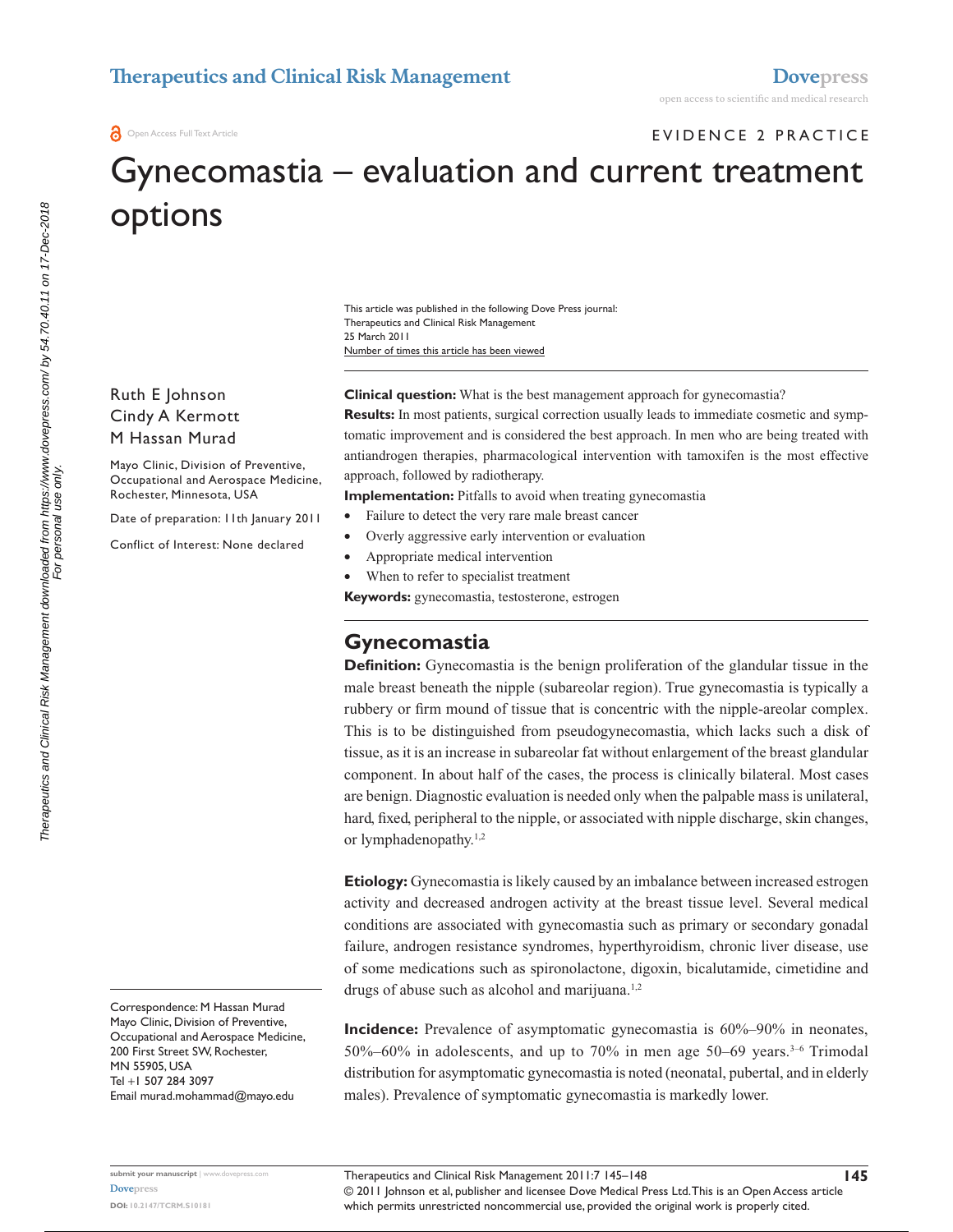**Economics:** No previous study has evaluated the economic burden of gynecomastia, but aggressive unnecessary work up in low risk cases, which are the most common, can be costly.

**Level of evidence used in this summary:** RCTs, systemic reviews, and observational studies.

**Search sources:** MEDLINE, EMBASE, the Cochrane Database of Systematic Reviews, the Cochrane Register of Controlled Trials, ISI Web of Science and Scopus.

#### **Outcomes:**

- 1 Identification of underlying medical conditions or associated medications
- 2 Resolution of breast pain

# **The evidence**

What is the best treatment for gynecomastia in men taking antiandrogen therapies for prostate cancer?

The systematic review<sup>7</sup> concluded that serum estrogen receptor modulators (SERMS, e.g. tamoxifen), aromatase inhibitors (AIs, e.g. anastrazole), radiotherapy (RT) or both, prevent or reduce gynecomastia and breast pain associated with antiandrogen (AA) use. Of the three options, tamoxifen is most effective.

| Systematic reviews |  |
|--------------------|--|
| <b>RCTs</b>        |  |

# **Conclusions**

Serum estrogen receptor modulators, particularly tamoxifen, or radiotherapy may help prevent or reduce gynecomastia in men taking antiandrogen therapies.

What is the best treatment for gynecomastia in all other males (not taking antiandrogen therapies)?

#### RCT 1

Case series: multiple

No high quality evidence exists to support a role for pharmacological agents or radiotherapy in this setting. Case

- 3 Cosmesis (decreased breast size)
- 5 Identification of the rare cases of male breast cancer
- 4 Resolution of psychological impact of gynecomastia
- Avoidance of excessive laboratory and radiologic evaluation

**Consumer summary:** Gynecomastia is the development of glandular and ductal tissue in the male breast. It is typically caused by an imbalance of the action of estrogens (female hormones) and androgens (male hormones) on the breast tissue. A variety of medications, medical conditions and age-related factors can cause or contribute to this condition. The condition is generally benign and if it does not resolve spontaneously, can be effectively treated.

series showed reduction in glanular tissue size after using SERMS (e.g. tamoxifen or raloxifene).

Surgical correction is considered the gold standard treatment. Although similar to pharmacological interventions, surgical correction has been tested only in case series and not in randomized trials. Published case series demonstrates clinical success with cosmetic, symptomatic, and psychological improvements with minimal adverse effects.

# Surgery can be either

- 1) more invasive (ie, subcutaneous mastectomy that involves the direct resection of the glandular tissue using a periareolar or transareolar approach, with or without associated liposuction).
- 2) less invasive techniques that require minimal surgical incision utilizing an axillary approach and endoscopic visualization and resection.

No high quality evidence exists to support one surgical approach over the other.

# **Conclusion**

Surgery is the gold standard therapy for symptomatic gynecomastia in most patients.

#### **Summary of RCTs**

| <b>Author</b>            | Number randomized | <b>Population</b> | <b>Interventions</b>                   | <b>Results</b>                      |
|--------------------------|-------------------|-------------------|----------------------------------------|-------------------------------------|
| Ozen <sup>8</sup>        | 125               | Men on AA         | RT vs no RT                            | RT best; $P < 0.001$                |
| Fradet <sup>9</sup>      | 282               | Men on AA         | tamoxifen (different dosing schedules) | 20 mg/day better than smaller doses |
| Saltzstein <sup>10</sup> | 107               | Men on AA         | tamoxifen vs anastrozole               | tamoxifen better                    |
| Perdonà <sup>11</sup>    | 51                | Men on AA         | tamoxifen vs RT                        | tamoxifen better than RT            |
| Di Lorenzo <sup>12</sup> | 102               | Men on AA         | tamoxifen vs RT                        | tamoxifen better than RT            |
| Boccardo <sup>13</sup>   | 114               | Men on AA         | tamoxifen vs anastrozole               | tamoxifen better than anastrozole   |
| Tyrrell <sup>14</sup>    | 106               | Men on AA         | RT vs sham RT                          | RT better; $P < 0.001$              |

**Abbreviations:** AA, anti-androgen drugs; RT, radiotherapy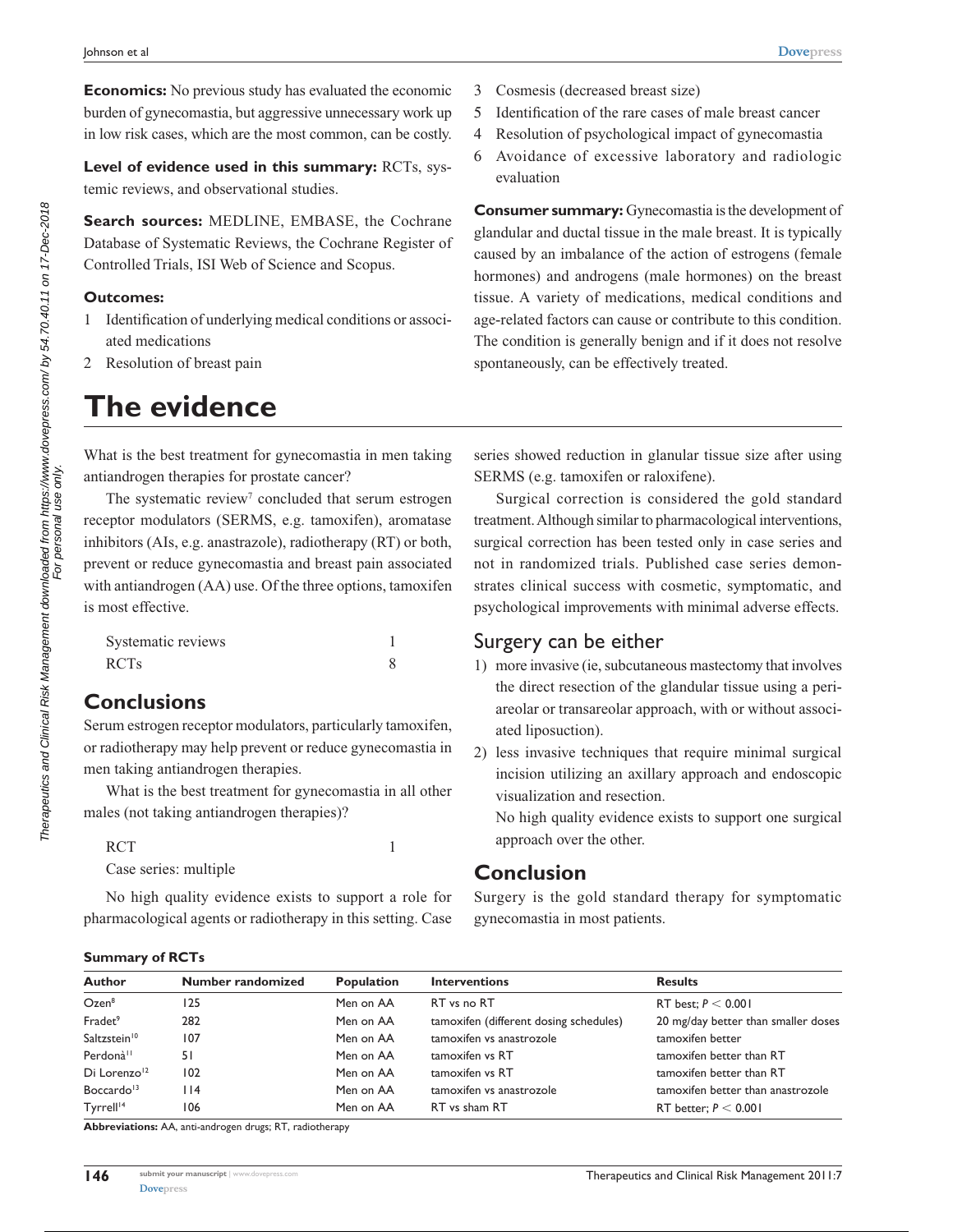#### **Summary of RCTs**

| <b>Author</b>         |                                 | Number randomized    | <b>Population</b> | <b>Interventions</b> | <b>Results</b> |
|-----------------------|---------------------------------|----------------------|-------------------|----------------------|----------------|
| Plourde <sup>15</sup> | 80                              |                      | Boys 11–18 years  | anastrozole          | Null results   |
|                       | Summary of selected case series |                      |                   |                      |                |
| <b>Author</b>         | Sample size                     | <b>Interventions</b> |                   | <b>Results</b>       |                |

| Author                    | Sample size          | <b>INTERVENTIONS</b>                            | Results                                                                                  |
|---------------------------|----------------------|-------------------------------------------------|------------------------------------------------------------------------------------------|
| Prado <sup>16</sup>       | 25                   | minimally invasive surgery                      | All had good results with no complications or need<br>for revision                       |
| Handschin <sup>17</sup>   | 100 (160 procedures) | subcutaneous mastectomy                         | All had good results, revision rate 7% and early<br>surgical complication rate 31%       |
| Alagaratnam <sup>18</sup> | 61                   | 40 mg of tamoxifen daily for 1–4 months         | 80% complete regression. No long-term side<br>effects over a follow-up of 36 months      |
| Lawrence <sup>19</sup>    | 38                   | 3- to 9-month course of tamoxifen or raloxifene | Both groups had significant reduction in breast size.<br>No side effects in any patients |
| Derman <sup>20</sup>      | 37                   | tamoxifen                                       | Pain and size reduction was seen<br>in all patients                                      |

### Decision about pursuing therapy

Asymptomatic gynecomastia is a common and physiologic finding at three stages of the life of men and does not require intervention. Symptomatic gynecomastia in adult males can be efficiently diagnosed and reassurance and/or interventions can readily be initiated.

In general, the decision to treat gynecomastia depends on the values and preferences of the patient and on the impact of gynecomastia on their quality of life. If no improvement is noted after the withdrawal of causative medications or treatment of the associated underlying medical conditions, surgical correction, pharmacological therapies, or radiotherapy can be considered.

# **The practice**

# **Potential pitfalls**

- All masses that are not located in the subareolar (under the nipple) area should be evaluated further for the possibility of male breast cancer.
- • Pseudogynecomastia (the presence of fatty tissue only in the breasts) associated with obesity, does not require evaluation or treatment.

## **Management**

Gynecomastia can generally be managed by non-specialists. Indications for specialist referral are given below.

# **Assessment**

A thorough history and physical examination should exclude pseudogynecomastia. History should include all medications, supplements, hormones, and drugs of abuse including alcohol and marijuana. Diagnostic evaluation is needed only when the palpable mass is unilateral, hard, fixed, peripheral to the nipple, or associated with nipple discharge, skin changes, or lymphadenopathy.

• If a mass is palpated in an eccentric area (non-subareolar), mammography is quite accurate in distinguishing malignant from benign male breast disease and substantially reduces the need for biopsy. Sensitivity and specificity of mammography for benign and malignant breast conditions exceeds 90%.

- • If palpable scrotal mass is present, scrotal ultrasound imaging is recommended.
- • Basic laboratory evaluation includes blood profile for liver, kidney, and thyroid function to exclude respective medical conditions. Hormonal blood levels for total and bioavailable testosterone, estradiol, prolactin, leuteinizing hormone, and human chorionic gonadotropin can direct evaluation toward pituitary, gonadal, or extra gonadal endocrinopathies and neoplasms.
- • If all testing is unrevealing, idiopathic gynecomastia is diagnosed.

# **Treatment**

Gynecomastia is a benign condition and usually self-limited.

- Over time fibrotic tissue replaces symptomatic proliferation of glandular tissue and tenderness resolves.
- • If history, physical, and lab studies do not reveal an underlying pathology, reassurance and periodic follow-up are recommended.
- Causative medications or supplements should be withdrawn and underlying causative medical conditions, e.g. hyperthyroidism, should be addressed as a first step.

For personal use only.